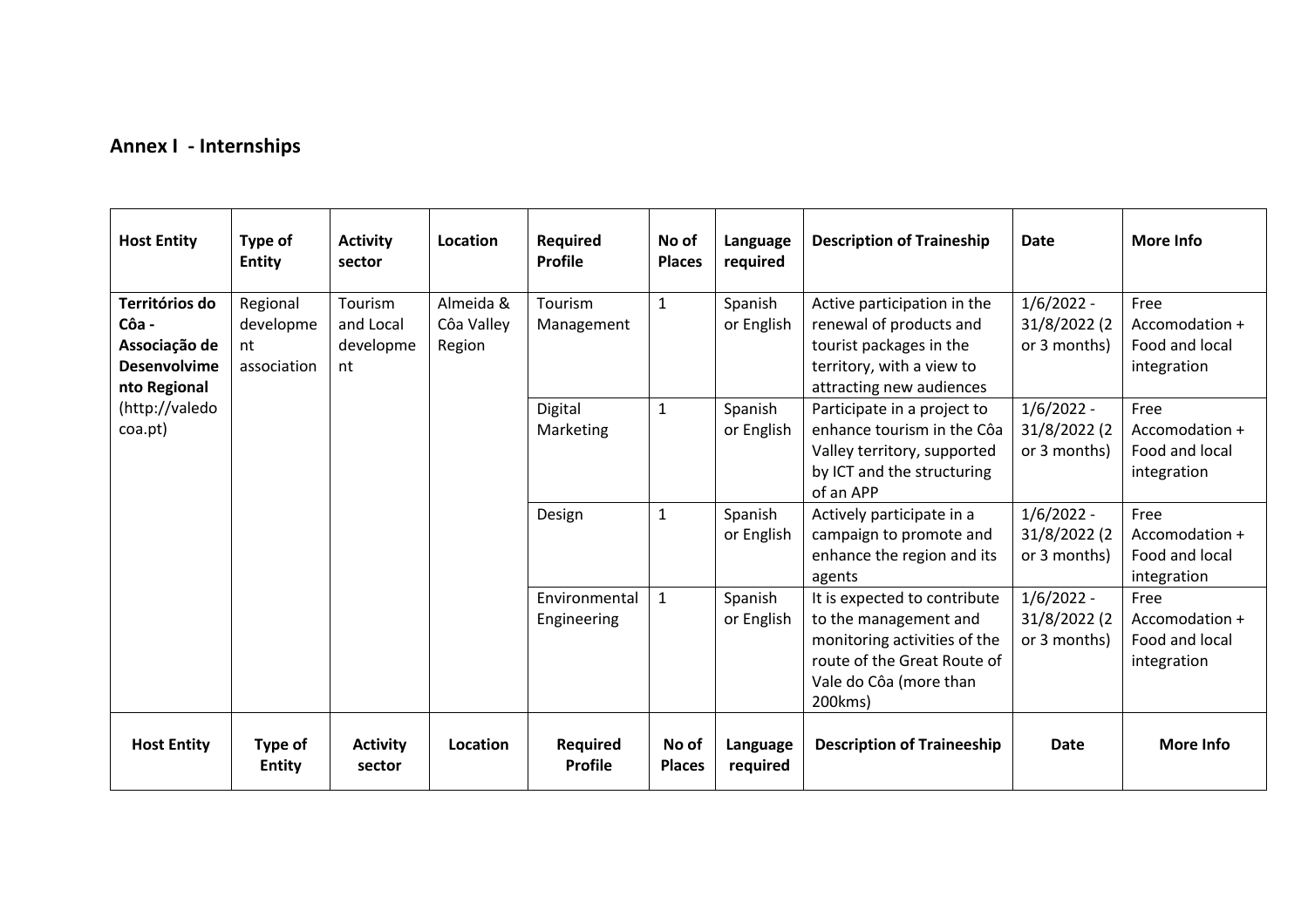| <b>Veracruz</b><br><b>Ventures</b><br>(https://veracr                                                                                                       | Company                  | Agriculture<br>and Food<br>(Almonds) | Fundão and<br>Idanha-a-<br>Nova             | Agronomy                                 | $\mathbf{1}$           | English              | Information available soon                                                                                                                                                                  | $1/6/2022 -$<br>31/8/2022 (2<br>or 3 months) |                                                         |
|-------------------------------------------------------------------------------------------------------------------------------------------------------------|--------------------------|--------------------------------------|---------------------------------------------|------------------------------------------|------------------------|----------------------|---------------------------------------------------------------------------------------------------------------------------------------------------------------------------------------------|----------------------------------------------|---------------------------------------------------------|
| uz.ventures                                                                                                                                                 |                          |                                      |                                             | Marketing                                | $\mathbf{1}$           | English              | Information available soon                                                                                                                                                                  | $1/6/2022 -$<br>31/8/2022 (2<br>or 3 months) |                                                         |
|                                                                                                                                                             |                          |                                      |                                             | <b>Food Science</b><br>and<br>Tecnhology | $\mathbf{1}$           | English              | Information available soon                                                                                                                                                                  | $1/6/2022 -$<br>31/8/2022 (2<br>or 3 months) |                                                         |
| Pousada da<br>Juventude da<br>Serra da<br><b>Estrela</b><br>(https://www.<br>pousadasjuven<br>tude.pt/pt/po<br>usadas/pousa<br>da-da-serra-<br>da-estrela/) | Hostel                   | Tourism &<br>Leisure                 | Penhas da<br>Saúde<br>(Serra da<br>Estrela) | Tourism and<br>Digital<br>Marketing      | $\mathbf{1}$           | English              | In the area of Digital<br>Marketing and/or Tourism<br>Management, we intend to<br>develop our digital<br>communication platforms,<br>improving the processes<br>used.                       | $1/6/2022 -$<br>31/8/2022 (2<br>or 3 months) | Free<br>Accomodation +<br>Food and local<br>integration |
| Federação de<br>Desportos de<br>Inverno de<br>Portugal<br>(http://fdiport<br>ugal.pt/)                                                                      | Sports<br>Association    | Winter<br>Sports                     | Penhas da<br>Saúde<br>(Serra da<br>Estrela) | <b>Sport Sciences</b>                    | $\mathbf 1$            | English              | In the area of sports, we<br>intend to survey the<br>possibilities of mountain<br>sports activities in order to<br>complement our tourist<br>offer at the Serra da Estrela<br>Youth Hostel. | $1/6/2022 -$<br>31/8/2022 (2<br>or 3 months) | Free<br>Accomodation +<br>Food and local<br>integration |
| <b>Host Entity</b>                                                                                                                                          | Type of<br><b>Entity</b> | <b>Activity</b><br>sector            | Location                                    | <b>Required</b><br><b>Profile</b>        | No of<br><b>Places</b> | Language<br>required | <b>Description of Traineeship</b>                                                                                                                                                           | <b>Date</b>                                  | <b>More Info</b>                                        |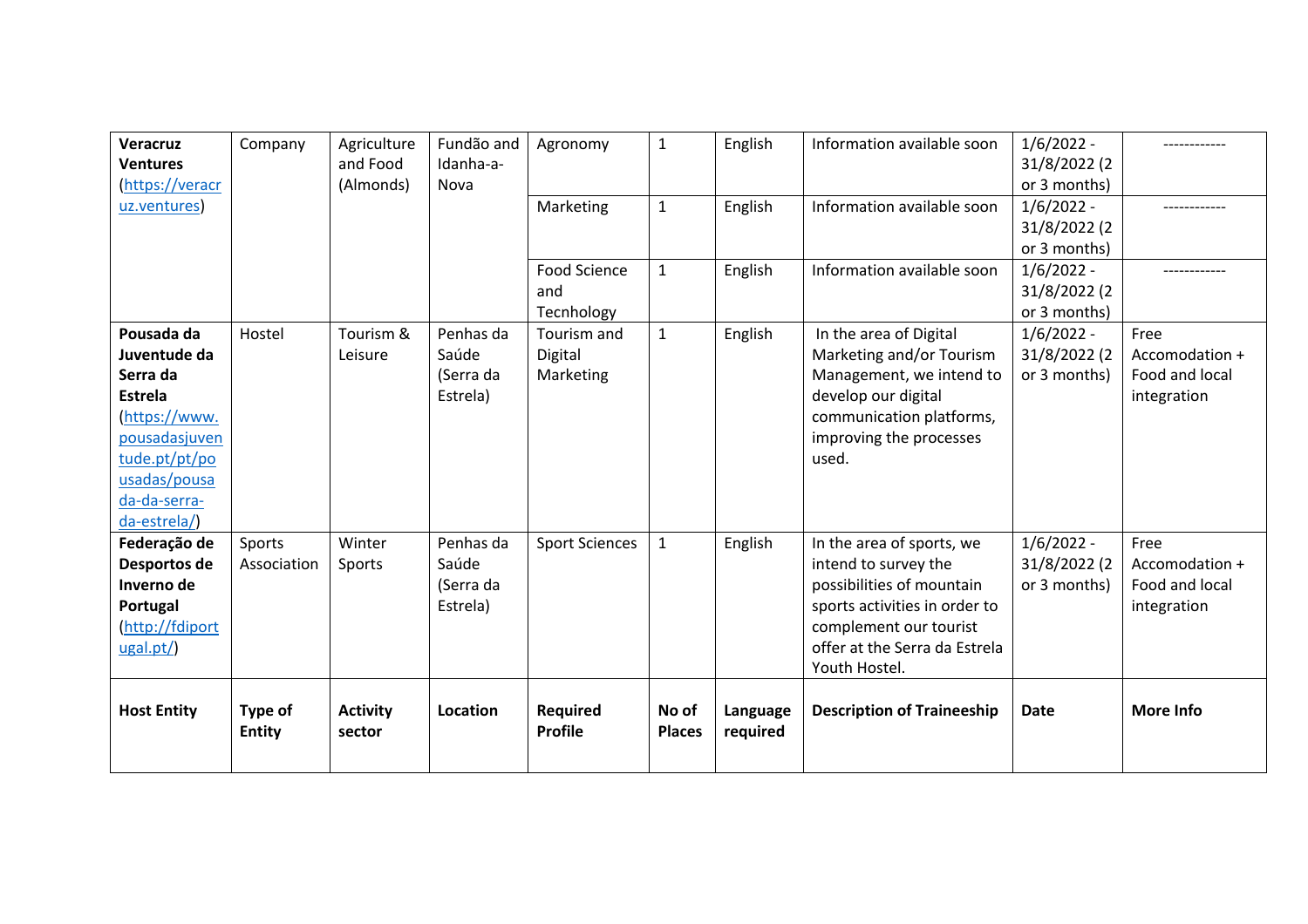| Município do                    | Local     | Startup     | Alpedrinha | <b>Business</b> | $\mathbf{1}$   | English or | Support to young                                | $1/3/2022 -$              | Free                       |
|---------------------------------|-----------|-------------|------------|-----------------|----------------|------------|-------------------------------------------------|---------------------------|----------------------------|
| Fundão                          | governmen | Incubator   | (Fundão)   | Sciences        |                | Spanish    | entrepreneurs and cowork                        | 1/8/2022                  | Accomodation               |
| (https://www.                   | t.        | & Cowork    |            |                 |                |            | management                                      |                           | and local                  |
| $cm-$                           |           |             |            |                 |                |            |                                                 |                           | integration                |
| fundao.pt/)                     |           |             |            | Design and      | $\mathbf{1}$   | English or | Participate in incubator                        | $1/3/2022 -$              | Free                       |
|                                 |           |             |            | Multimedia      |                | Spanish    | promotion tasks, develop                        | 1/8/2022                  | Accomodation               |
|                                 |           |             |            |                 |                |            | communication materials                         |                           | and local                  |
|                                 |           |             |            |                 |                |            | and web design                                  |                           | integration                |
|                                 |           |             |            | Forest          | $\overline{2}$ | English    | Participation in activities to                  | $1/6/2022 -$              | Free                       |
|                                 |           |             |            | Engineering or  |                | and        | enhance plant genetic                           | 30/9/2022                 | Accomodation,              |
|                                 |           |             |            | Biology         |                | French or  | resources in order to                           |                           | Lunch, Transport           |
|                                 |           |             |            |                 |                | Spanish    | ensure biological diversity                     |                           | and local                  |
|                                 |           |             |            |                 |                |            | and the preservation of                         |                           | integration                |
|                                 |           |             |            |                 |                |            | native species                                  |                           |                            |
| Agroturismo                     | Company   | Tourism,    | Vale de    | Tourism and     | $\mathbf{1}$   | English or | Support for campsite                            | $1/7/2022 -$              | Free                       |
| Vale do                         |           | Camping     | Amoreira   | rural           |                | Spanish    | activities and event                            | 31/8/2022                 | Accomodation               |
| <b>Beijames</b>                 |           | and         | (Manteigas | development     |                | or French  | organization                                    |                           | and local                  |
| www.campin                      |           | Agriculture |            |                 |                |            |                                                 |                           | integration                |
| gbeijames.co                    |           |             |            | Agronomy        | $\mathbf{1}$   | English or | Support the farm's                              | $1/7/2022 -$              | Free                       |
| m/                              |           |             |            |                 |                | Spanish    | management activities and                       | 31/8/2022                 | Accomodation               |
|                                 |           |             |            |                 |                | or French  | participate in the food                         |                           | and local                  |
|                                 |           |             |            |                 |                |            | product quality process                         |                           | integration<br>Free        |
| <b>Eco Glamping</b><br>Gardunha | Company   | Tourism     | Alcongosta | Human           | $\mathbf{1}$   | English or | Improvement of human<br>and financial resources | $1/6/2022 -$<br>31/8/2022 |                            |
| https://natur                   |           |             | (Fundão)   | Resources or    |                | Spanish    |                                                 |                           | Accomodation,<br>Lunch and |
|                                 |           |             |            | Management      |                |            | management                                      |                           | Transport                  |
| aglamping.co<br>m/              |           |             |            | Digital         | $\mathbf{1}$   | English or | Digital content creation,                       | $1/6/2022 -$              | Free                       |
|                                 |           |             |            | Marketing or    |                | Spanish    | website updating, event                         | 31/8/2022                 | Accomodation,              |
|                                 |           |             |            | Multimedia      |                |            | promotion, campaigning,                         |                           | Lunch and                  |
|                                 |           |             |            | Design          |                |            | communication support                           |                           | Transport                  |
|                                 |           |             |            |                 |                |            | development                                     |                           |                            |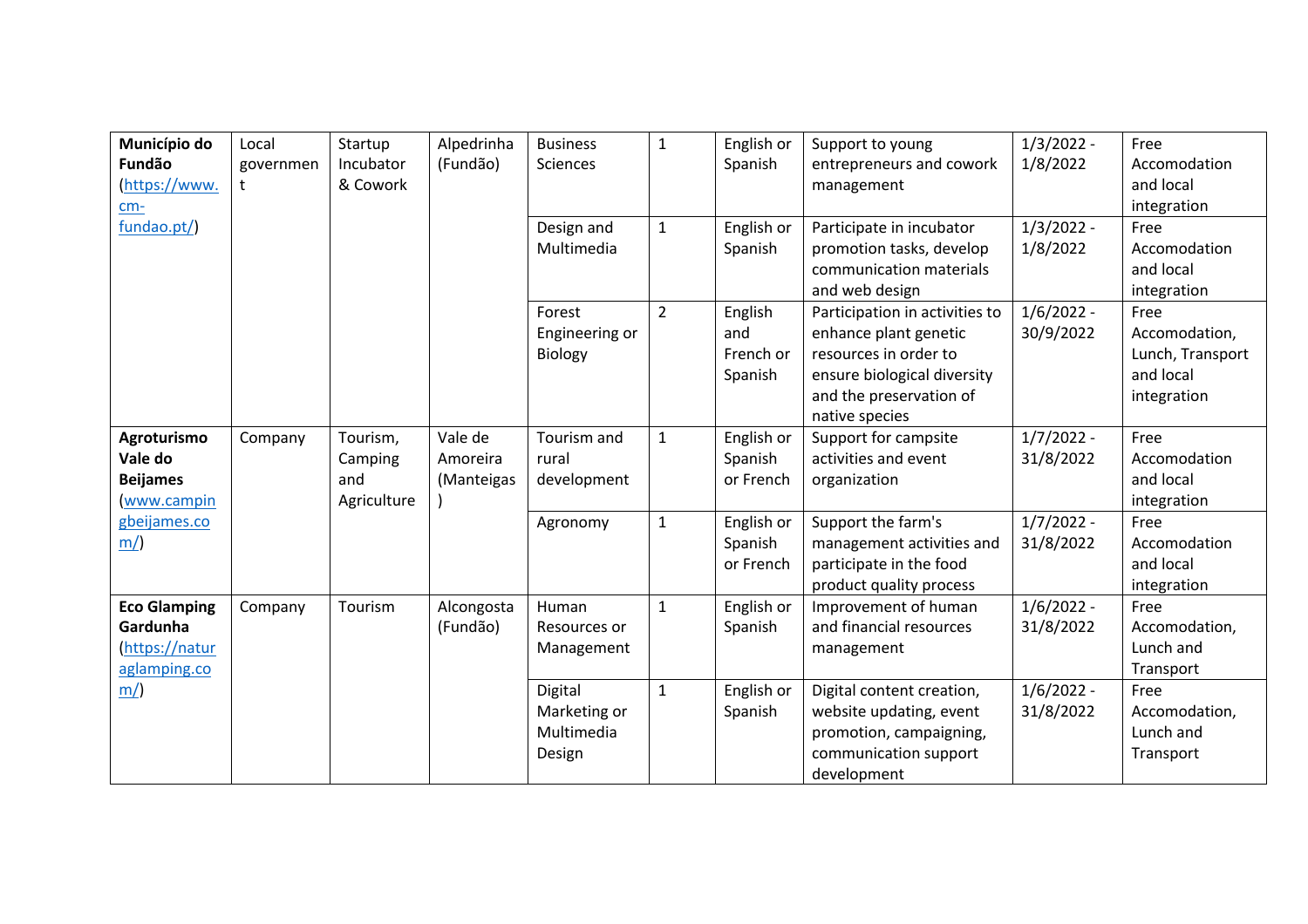| <b>Host Entity</b>                                                                        | Type of<br><b>Entity</b> | <b>Activity</b><br>sector    | <b>Location</b>           | <b>Required</b><br><b>Profile</b> | No of<br><b>Places</b> | Language<br>required  | <b>Description of Traineeship</b>                                                                                                                                                                      | <b>Date</b>               | More Info                                       |
|-------------------------------------------------------------------------------------------|--------------------------|------------------------------|---------------------------|-----------------------------------|------------------------|-----------------------|--------------------------------------------------------------------------------------------------------------------------------------------------------------------------------------------------------|---------------------------|-------------------------------------------------|
| Restaurante<br>Alkymia<br>www.restaur<br>antealkimya.w<br>ordpress.com                    | Company                  | Restaurant<br>and<br>Tourism | Covilhã and<br>Alcongosta | Marketing                         | $\mathbf{1}$           | English or<br>Spanish | Social media management,<br>website content update,<br>stock management,<br>support in the<br>implementation of an<br>ecofood system based on<br>endogenous products                                   | $1/6/2022 -$<br>31/8/2022 | Free<br>Accomodation<br>and Lunch               |
| Rio Desperto -<br><b>Valhelhas</b><br><b>Camping</b><br>www.valhelh<br>ascamping.co<br>m/ | Company                  | Camping<br>park              | Valhelhas<br>(Guarda)     | <b>Sport Sciences</b>             | $\overline{2}$         | English or<br>French  | Support for river beach<br>activities, radical activities<br>(rappel, climbing, slide,<br>etc), hiking, water sports<br>and activities with<br>childrens. Support in event<br>organization of the park | $1/6/2022 -$<br>15/9/2022 | Free<br>Accomodation,<br>Breakfast and<br>lunch |
|                                                                                           |                          |                              |                           | Communicatio<br>n                 | $\mathbf{1}$           | English or<br>French  | Support to camping park<br>activities, check in,<br>reservations,<br>communication,<br>development of online and<br>offline communication<br>supports                                                  | $1/6/2022 -$<br>15/9/2022 | Free<br>Accomodation,<br>Breakfast and<br>lunch |
| <b>Host Entity</b>                                                                        | Type of<br><b>Entity</b> | <b>Activity</b><br>sector    | Location                  | <b>Required</b><br><b>Profile</b> | No of<br><b>Places</b> | Language<br>required  | <b>Description of Traineeship</b>                                                                                                                                                                      | <b>Date</b>               | More Info                                       |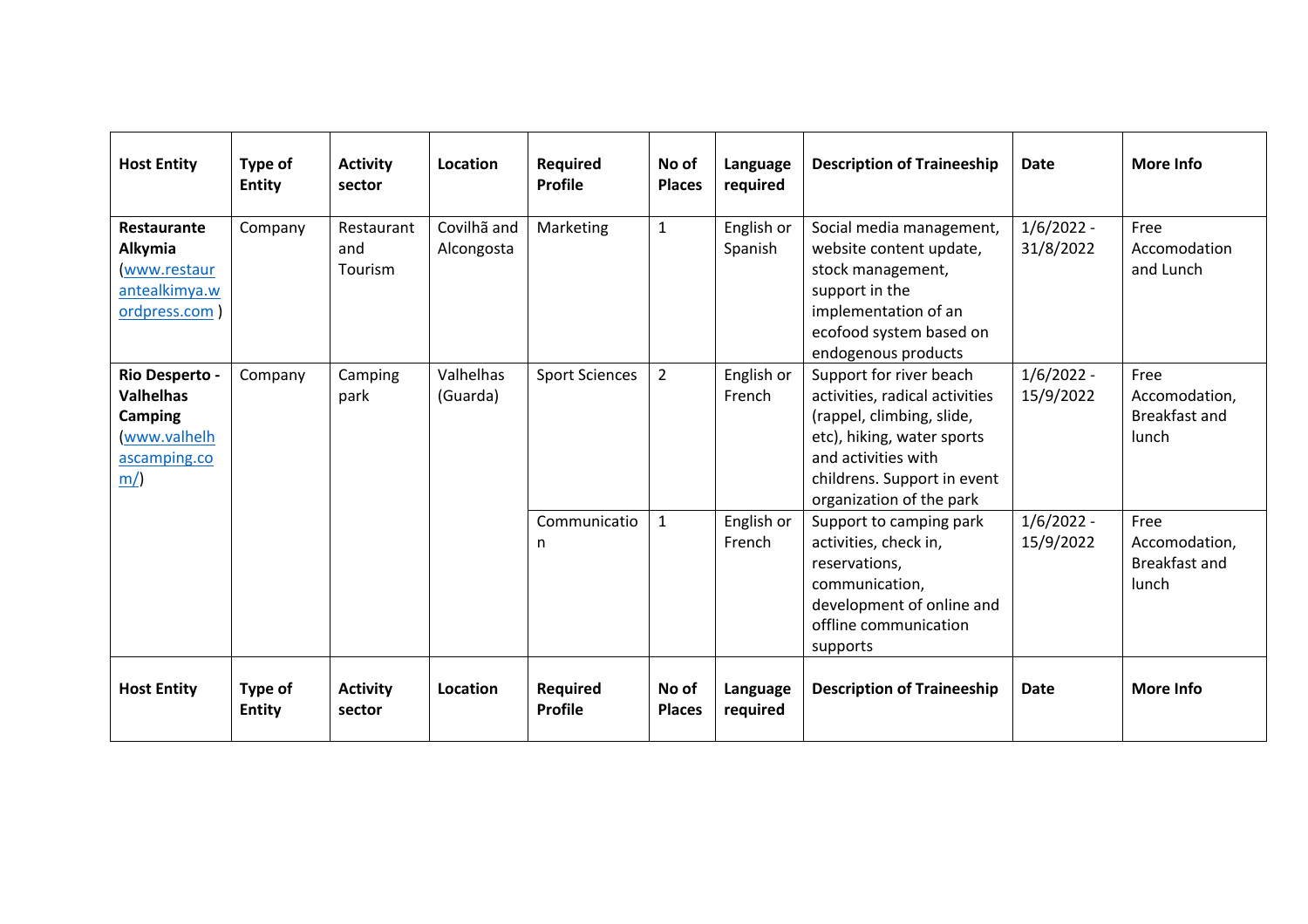| Geopark            | Association   | Global          | Guarda and     | Environmental   | $\mathbf{1}$  | English  | actively participate in daily     | $1/7/2022 -$ | Free             |
|--------------------|---------------|-----------------|----------------|-----------------|---------------|----------|-----------------------------------|--------------|------------------|
| <b>Estrela</b>     |               | Geopark -       | Serra da       | Engineering or  |               |          | mountain activities with          | 31/8/2022    | Accomodation     |
| www.geopark        |               | <b>UNESCO</b>   | Estrela        | Geology         |               |          | the park team, aiming at          |              | and Lunch        |
| estrela.pt/)       |               |                 |                |                 |               |          | the protection,                   |              |                  |
|                    |               |                 |                |                 |               |          | conservation and                  |              |                  |
|                    |               |                 |                |                 |               |          | dissemination of the              |              |                  |
|                    |               |                 |                |                 |               |          | natural heritage. Support         |              |                  |
|                    |               |                 |                |                 |               |          | the implementation of             |              |                  |
|                    |               |                 |                |                 |               |          | sustainability actions            |              |                  |
| Câmara             | Local         | Forest          | Fundão         |                 |               |          |                                   |              |                  |
| Municipal do       | governmen     | activities      | region         | Required        | No of         | Language | <b>Description of Traineeship</b> | <b>Date</b>  | More Info        |
| Fundão             | t             |                 |                | <b>Profile</b>  | <b>Places</b> | required |                                   |              |                  |
| www.cm-            |               |                 |                |                 |               |          |                                   |              |                  |
| fundao.com)        |               |                 |                |                 |               |          |                                   |              |                  |
|                    |               |                 |                | Computer        | $\mathbf{1}$  | English  | Monitoring and                    | $1/6/2022 -$ | Free             |
| <b>Host Entity</b> | Type of       | <b>Activity</b> | Location       | Sciences        |               |          | implementation of                 | 30/9/2022    | Accomodation,    |
|                    | <b>Entity</b> | sector          |                |                 |               |          | intelligent irrigation            |              | Lunch, Transport |
|                    |               |                 |                |                 |               |          | systems, in conjunction           |              | and local        |
|                    |               |                 |                |                 |               |          | with the Fab Lab Aldeias do       |              | integration      |
|                    |               |                 |                |                 |               |          | Xisto.                            |              |                  |
| <b>Fab Lab</b>     | Association   | Fab Lab         | <b>Barroca</b> | Computer        | $\mathbf{1}$  | English  | Implementation of robotic         | $1/6/2022 -$ | Free             |
| Aldeias do         |               | Aldeias do      | Grande and     | Sciences or ICT |               |          | systems to control and            | 30/9/2022    | Accomodation,    |
| <b>Xisto</b>       |               | Xisto           | Fundão         |                 |               |          | monitor environmental             |              | Lunch, Transport |
| (https://aldeia    |               |                 |                |                 |               |          | factors, energy and plant         |              | and local        |
| sdoxisto.pt/)      |               |                 |                |                 |               |          | evolution inside a growth         |              | integration      |
|                    |               |                 |                |                 |               |          | chamber, in conjunction           |              |                  |
|                    |               |                 |                |                 |               |          | with the "Fab Lab Aldeias         |              |                  |
|                    |               |                 |                |                 |               |          | do Xisto" and "Quinta             |              |                  |
|                    |               |                 |                |                 |               |          | Ciência Viva".                    |              |                  |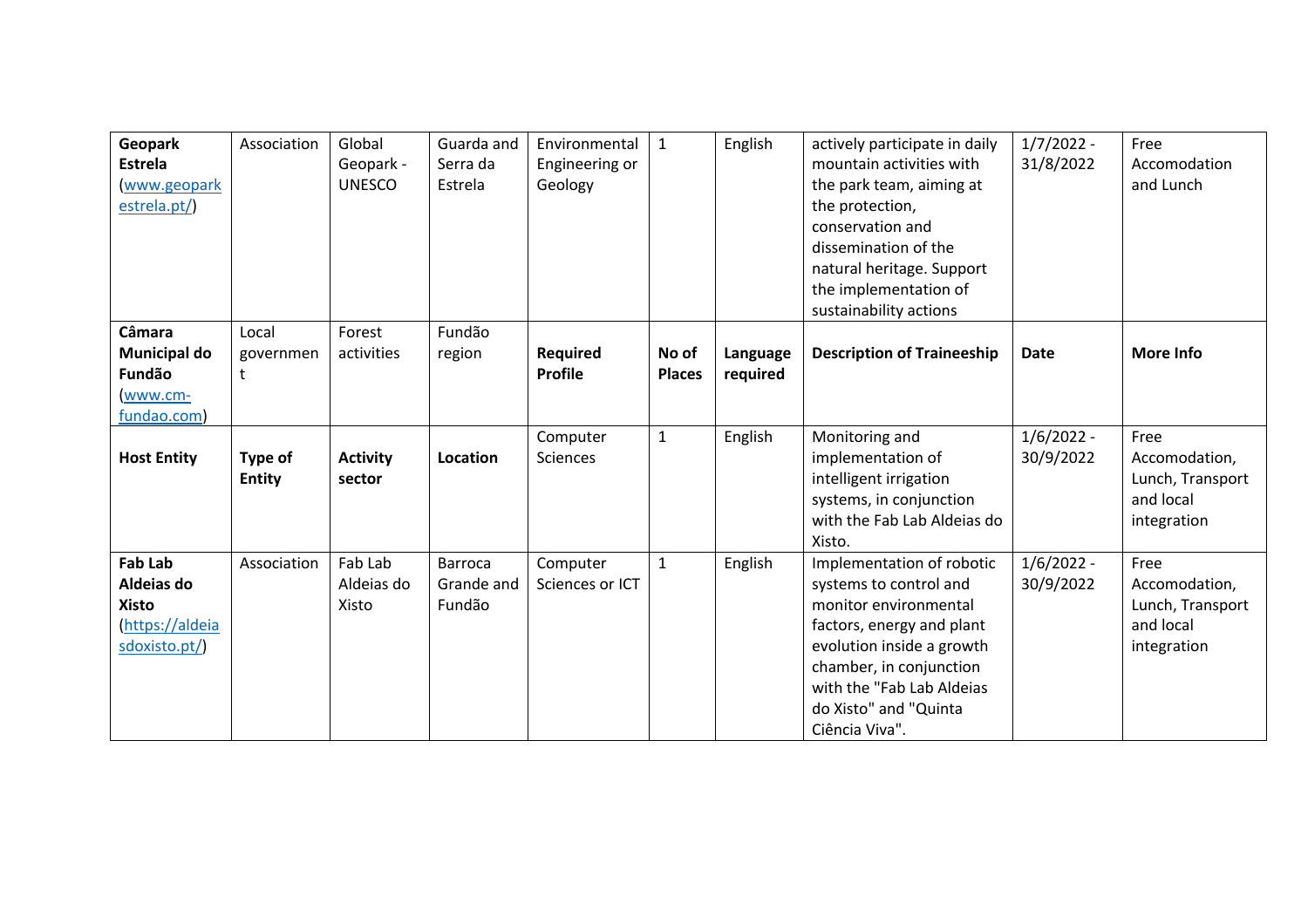|                  |         |            |            | Industrial | <b>L</b>                                                           | English or | participate in the design   |  |
|------------------|---------|------------|------------|------------|--------------------------------------------------------------------|------------|-----------------------------|--|
|                  |         |            |            | Design or  |                                                                    | Spanish    | and creation of prototypes. |  |
|                  |         |            |            | Graphic    |                                                                    |            |                             |  |
|                  |         |            |            | Design     |                                                                    |            |                             |  |
|                  |         |            |            |            |                                                                    |            |                             |  |
|                  |         |            |            |            |                                                                    |            |                             |  |
|                  |         |            |            |            |                                                                    |            |                             |  |
| <b>WD Retail</b> | Company | Merchandis | Tortosendo | Industrial | $\mathbf{\mathbf{\mathbf{\mathbf{\mathbf{\mathbf{\mathbf{I}}}}}}}$ | English or | develop innovative          |  |
| www.wdretai      |         | ing and    | (Covilhã)  | Design or  |                                                                    | Spanish    | proposals for retail        |  |
| $l.pt/$ )        |         | Retail     |            | Graphic    |                                                                    |            | solutions                   |  |
|                  |         | Solutions  |            | Design     |                                                                    |            |                             |  |

## **ANNEX II – EXCEPTIONAL MEASURES FOR THE COVID-19 EMERGY**

The European Commission's 2020 exceptional measures issued in response to the COVID-19 emergency are available for academic year 2020/2021.

For mobility academic year 2020/2021, in compliance with the provisions of the competent authorities in Portugal and abroad and the indications provided by the University, it is specified that mobility for traineeship can start following the scheduling of activities.

The University of Beira Interior is in constant contact with the competent authorities to monitor the development of the emergency and support exchange students in this difficult moment.

Before traveling to Portugal, find out about the measures adopted in our country and what constraints you may encounter. Visit the following pages frequently: